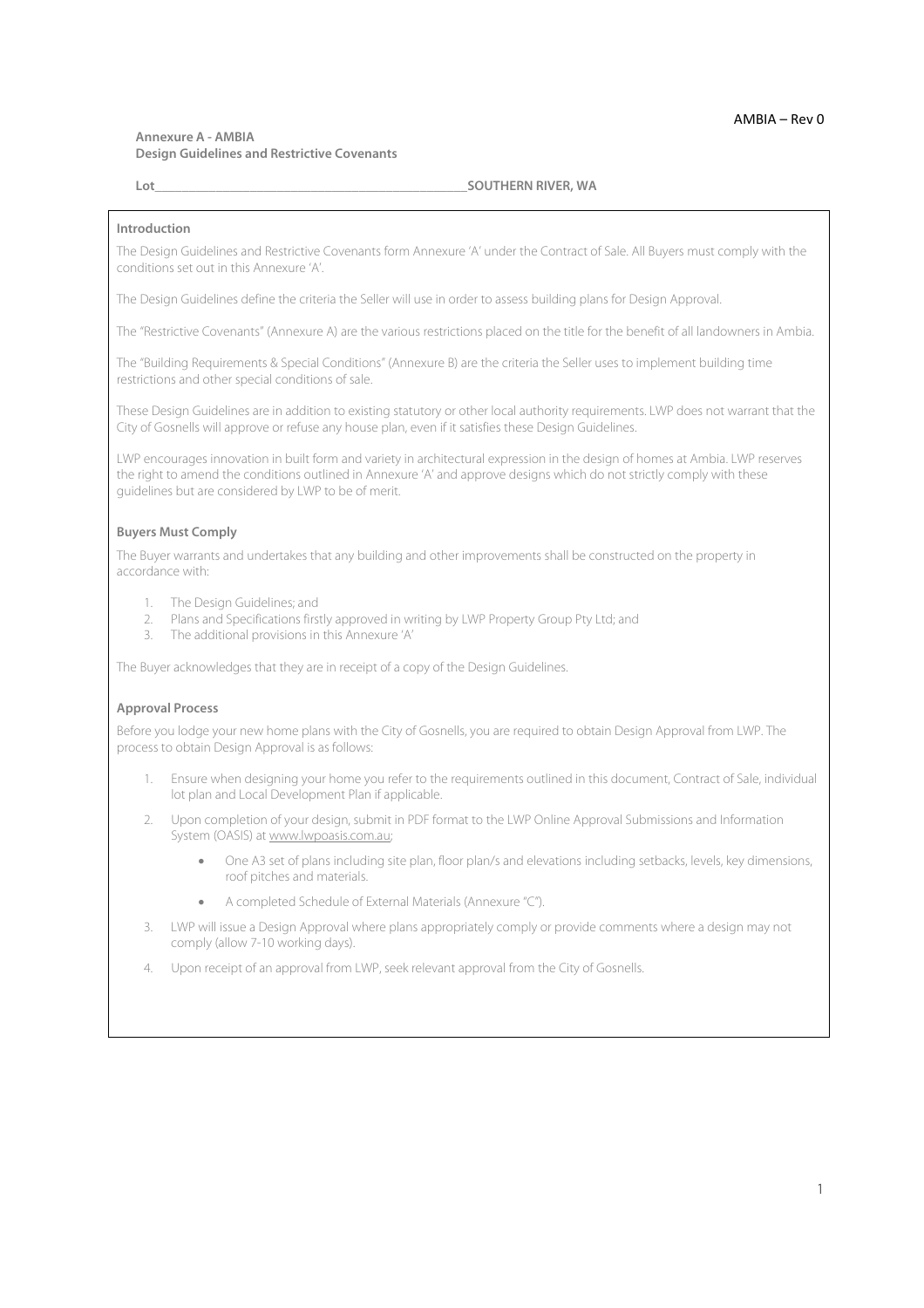## **DESIGN GUIDELINES**

#### **1. Objective**

LWP's aim is to create a strategy for ensuring Ambia presents a high quality appearance in its built form, landscaping and overall streetscape.

## **2. Site Considerations**

| 2.1 Local<br><b>Development Plans</b> | Designers should refer to applicable Local Development Plans to identify any special requirements<br>$\bullet$<br>with particular reference to primary frontages, setbacks, minimum open space and permissible site<br>coverage.                                     |
|---------------------------------------|----------------------------------------------------------------------------------------------------------------------------------------------------------------------------------------------------------------------------------------------------------------------|
| 2.2 Orientation                       | Unless varied by a Local Development Plan, the nominated primary elevation for homes directly<br>abutting a public reserve is as follows:                                                                                                                            |
|                                       | Laneway Lots: The public reserve is considered as the primary elevation.<br>1.                                                                                                                                                                                       |
|                                       | Street or Mews Lots: The public reserve is considered as the secondary elevation, however<br>2.<br>homes will be required to provide habitable rooms, an outdoor living area and architectural<br>features to the rear elevation.                                    |
|                                       | Homes nominated as "Dual Frontage" will provide primary elevation requirements to both street and<br>۰<br>public reserve elevations.                                                                                                                                 |
|                                       | Unless varied by a Local Development Plan, homes are required to provide at least one main living<br>$\bullet$<br>area with access to north / north east or eastern sun. Exceptions may be granted for homes facing<br>north or homes on lots less than12m frontage. |
| $2.3$ Site<br>Classification          | Purchasers are advised to consult their builder to obtain an accurate geotechnical classification of the<br>$\bullet$<br>lot.                                                                                                                                        |
|                                       | Geotechnical classification testing cannot be performed until the civil works are completed.<br>٠                                                                                                                                                                    |

### **3. Streetscape and Building Design**

## **Architectural Character Statement**

Ambia is a special place where you'll love living amongst the ambience of the classic Aussie landscape, however still be so close to everything you need such as schools, shops, parks and much more.

At Ambia, we've taken inspiration from the beauty of the Australian landscape to create an exciting, modern and relaxed environment for you to call home.

Homes at Ambia will follow simple principles to ensure this wonderful climate of ours is taken advantage of by designing with the outdoors in mind. Large expanses of glazing such as windows and bi-fold doors located at the front of the home will draw-in natural light and enhance interaction with your friendly neighbours. Make sure verandahs, pergolas and balconies are on the list too as views over the natural bushland will be yours forever.

Contemporary elements such as raked, gable-end and skillion roof forms, exposed structural beams, weather screens, feature walls and elements which provide articulation will be incorporated into elevations.

To contribute towards Ambia's signature aesthetic, a predominantly neutral colour palette will be complimented by feature materials including vertically proportioned timber elements, dry-stacked stone and breeze way blocks to add texture and interest.

Ornate or overly decorative elements such as moulding, finials/timber fretwork, glazing bars etc should be avoided to ensure a modern aesthetic.

To achieve the complete Ambia look, a native landscape palette should be adhered to for front gardens. A completely modern, waterwise and low maintenance design can be accomplished without incorporating turf. Birds will thrive in this environment, not to mention the amazing visual array that can be created using our wonderful selection of colourful, native plants.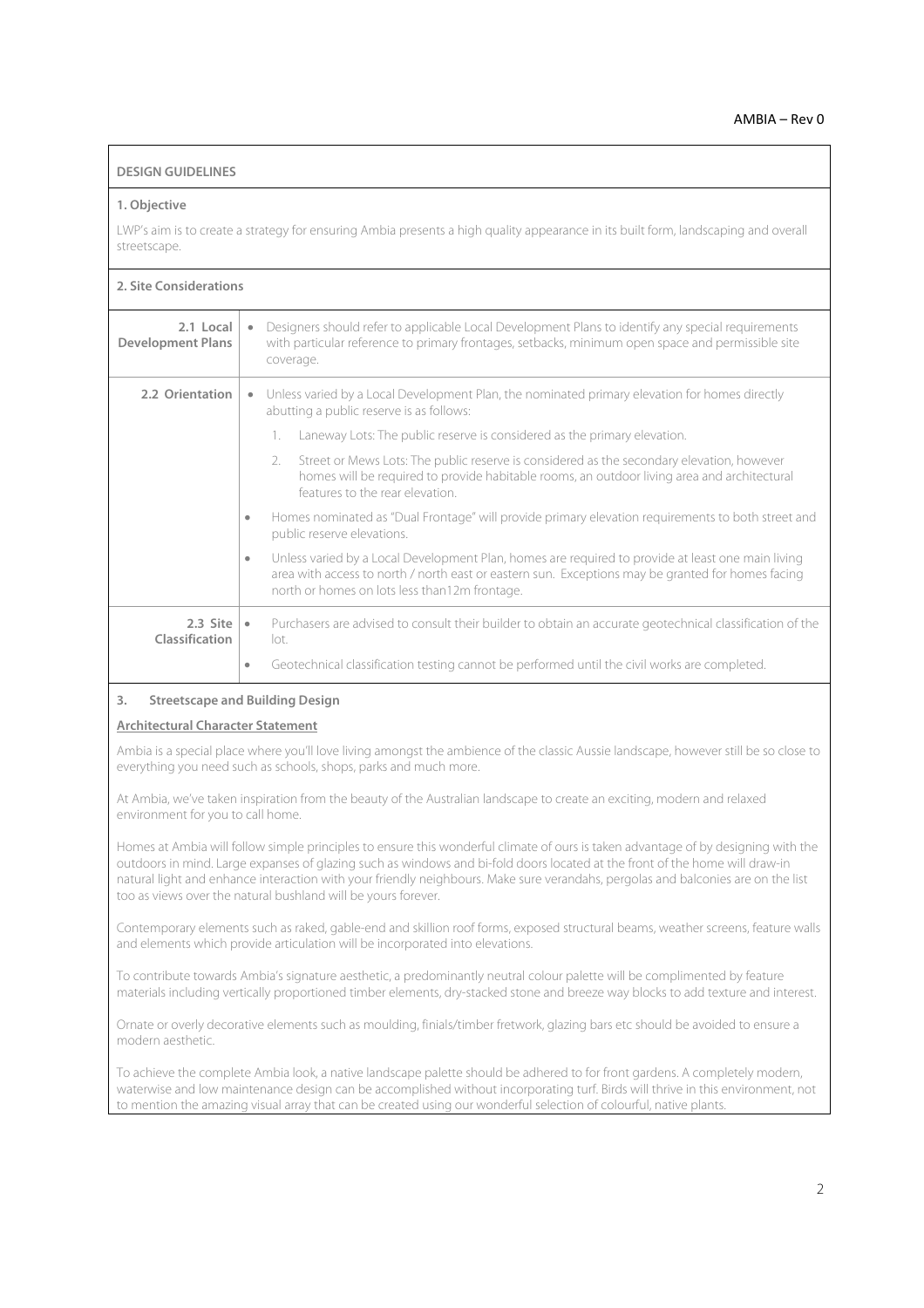| 3.1 Streetscape | • Where more than two dwellings are adjacent and constructed by the same Purchaser, diversity in the<br>front façade is required; in colour, material and architectural features. Substantial repetition of the<br>same façade treatment will not be permitted.                                                                                                                                                                                                                                                                                                                                                                                                                               |
|-----------------|-----------------------------------------------------------------------------------------------------------------------------------------------------------------------------------------------------------------------------------------------------------------------------------------------------------------------------------------------------------------------------------------------------------------------------------------------------------------------------------------------------------------------------------------------------------------------------------------------------------------------------------------------------------------------------------------------|
|                 | Homes shall incorporate at least one habitable room window overlooking the primary street and/or<br>public reserve where the public reserve is deemed the primary elevation.                                                                                                                                                                                                                                                                                                                                                                                                                                                                                                                  |
|                 | Windows to bathrooms, w/c and wardrobes will not be permitted within primary elevations.<br>Consideration may be granted for secondary elevations where windows are minor, setback and are<br>not obscurely glazed.                                                                                                                                                                                                                                                                                                                                                                                                                                                                           |
|                 | All elevations or portions of elevations visible from public view shall be finished in the same manner as<br>the primary elevation.                                                                                                                                                                                                                                                                                                                                                                                                                                                                                                                                                           |
| 3.2 Building    | 3.2.1<br><b>Primary / Front Elevation</b>                                                                                                                                                                                                                                                                                                                                                                                                                                                                                                                                                                                                                                                     |
| Design          | • Homes shall have well articulated facades by providing indentations and projections to the main<br>building line as well as to the roof design. Steps within the floor plan shall be at least 450mm deep<br>(excludes garages).                                                                                                                                                                                                                                                                                                                                                                                                                                                             |
|                 | A minimum of two (2) wall materials or colours is required (excludes doors & windows). Choose from:<br>painted render, timber, stone, breeze way blocks, light-weight cladding such as weatherboard, face<br>brick or painted brick *Timber, light-weight cladding etc should be vertically proportioned. Where face brick<br>is the main material it must be of the single course variety. Please refer to the applicable colour and material<br>palette for paint, material and face brick colours.                                                                                                                                                                                         |
|                 | To ensure that architectural character is incorporated into the design of homes, a minimum of three<br>(3) of the following character features shall be used in the primary elevation:                                                                                                                                                                                                                                                                                                                                                                                                                                                                                                        |
|                 | A verandah or balcony which is a minimum 30% of the width of the façade (excluding garage or<br>1.<br>carport) x 1.5m deep with the longest portion parallel to the street;                                                                                                                                                                                                                                                                                                                                                                                                                                                                                                                   |
|                 | Roof features such as a large gable-end with a raked ceiling or increased roof pitch i.e. 27<br>2.<br>degrees for a portion or the entire roof (applicable to pitched/gable-end roofs only). Detailing<br>elements such as beams to define the structure are strongly encouraged.                                                                                                                                                                                                                                                                                                                                                                                                             |
|                 | A steel structure such as, but not limited to an attached pergola, weather screens or structure<br>3.<br>which pronounces the entrance;                                                                                                                                                                                                                                                                                                                                                                                                                                                                                                                                                       |
|                 | A skillion roof profile for a portion or the entire roof structure;<br>4.                                                                                                                                                                                                                                                                                                                                                                                                                                                                                                                                                                                                                     |
|                 | Inclusion of a feature material such as stone, vertically proportioned timber or light-weight<br>5.<br>cladding such as weatherboard or decorative breeze way blocks. *Stone must be in grey tones -<br>refer to Ambia's Colour and Materials Palette for guidance;                                                                                                                                                                                                                                                                                                                                                                                                                           |
|                 | A living area with substantial glazing (i.e., full height to a minimum of 70% of the façade<br>6.<br>excluding garage) which overlooks the street or public reserve. Windows or doors shall be<br>continuous and generally not broken into a number of smaller panels. Additional glazing panels<br>above all doors/windows or increased height will also be accepted;                                                                                                                                                                                                                                                                                                                        |
|                 | 7. A feature which provides articulation and interest such as, but not limited to: a contemporary<br>chimney, feature blade wall or substantially sized planter box (min 4c in height);                                                                                                                                                                                                                                                                                                                                                                                                                                                                                                       |
|                 | A metal deck roof with a Building Code of Australia (BCA) classified solar absorptance of light or<br>8.<br>medium. Select from the following Colorbond colours (or similar where an alternative supplier is<br>used): Surfmist, Paperbark, Evening Haze, Shale Grey, Dune, Windspray or Cove;<br>Other contemporary features which add character and that are considered to be consistent<br>9.                                                                                                                                                                                                                                                                                              |
|                 | with the theme may also be accepted.                                                                                                                                                                                                                                                                                                                                                                                                                                                                                                                                                                                                                                                          |
|                 | For lots considered to be Dress Circle the following is required:<br>$\bullet$                                                                                                                                                                                                                                                                                                                                                                                                                                                                                                                                                                                                                |
|                 | A minimum of three (3) architectural features selected from the above options (excludes<br>1.                                                                                                                                                                                                                                                                                                                                                                                                                                                                                                                                                                                                 |
|                 | 3.2.1.5); and                                                                                                                                                                                                                                                                                                                                                                                                                                                                                                                                                                                                                                                                                 |
|                 | A feature material as per section 3.2.1.5 is required.<br>2.                                                                                                                                                                                                                                                                                                                                                                                                                                                                                                                                                                                                                                  |
|                 | Parapet walls to side boundaries must not protrude forward of the fascia, or above the soffit line of the<br>roof where an eave is proposed (i.e. shall be angled with the pitch of the roof). Consideration may be<br>given to a parapet wall forward of the fascia and above the soffit where the wall abuts an existing or<br>simultaneously constructed wall of similar dimensions or where the parapet wall forms part of a feature<br>blade wall (minimum width dimension 290mm). Any part of a parapet wall which is visible from the<br>street shall be finished in the same manner as the primary elevation colour/materials*. No spandrels<br>are permitted to the front elevation. |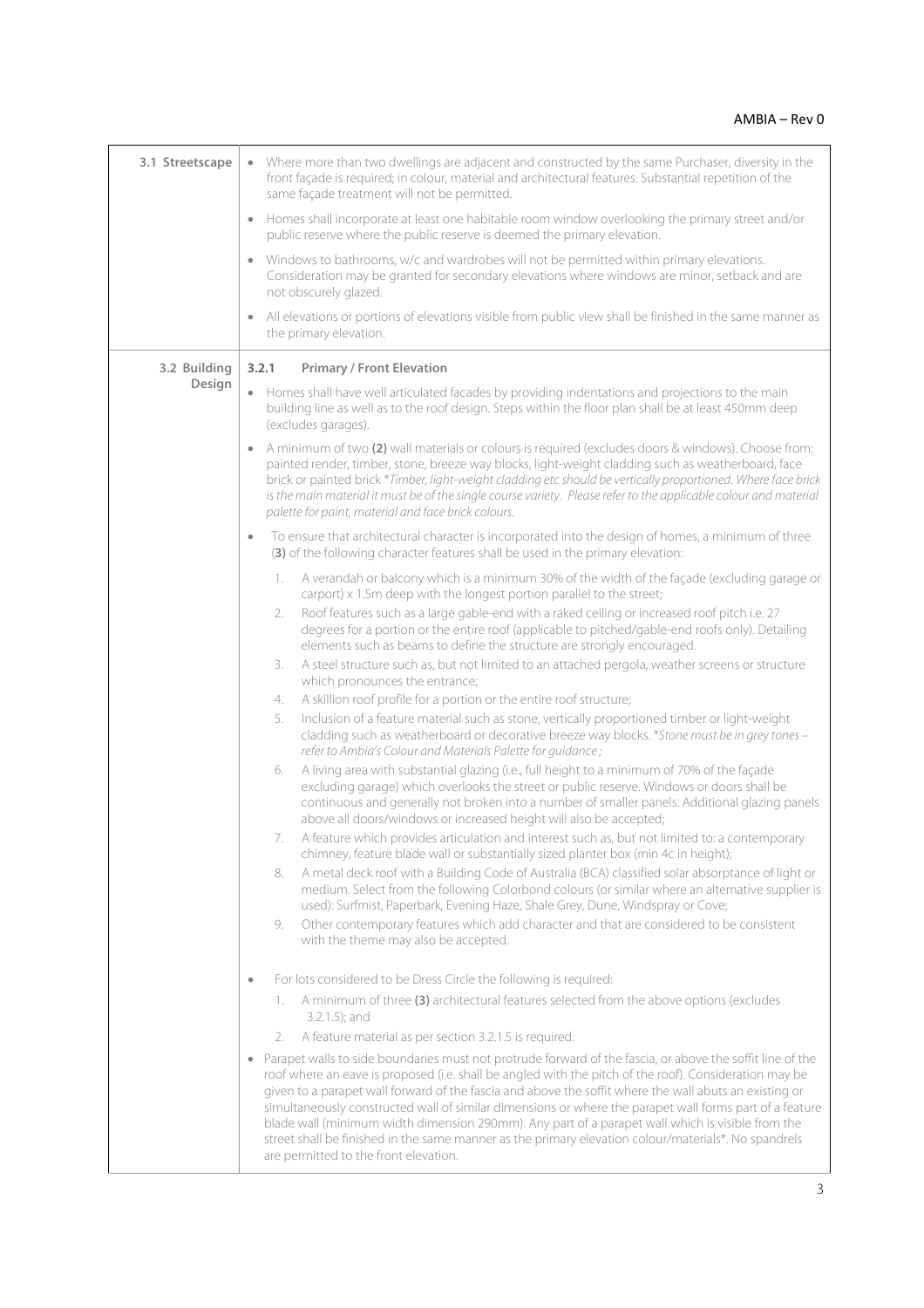|                     | AMBIA - Rev 0                                                                                                                                                                                                                                                                                 |
|---------------------|-----------------------------------------------------------------------------------------------------------------------------------------------------------------------------------------------------------------------------------------------------------------------------------------------|
|                     | Where an existing parapet wall has been constructed, consideration should be given to<br>$\bullet$<br>reducing the impact of the wall upon the streetscape i.e. aligning setbacks and heights of<br>adjacent walls accordingly.                                                               |
| 3.2 Building Design | 3.2.2 Secondary Elevations                                                                                                                                                                                                                                                                    |
| cont                | $\bullet$<br>Homes located on a corner or with the side boundary adjacent a street, park or public access way<br>shall provide a secondary elevation.                                                                                                                                         |
|                     | Secondary elevations are to be an extension of the primary elevation's features and must include<br>$\bullet$<br>architectural elements, colours and materials and a habitable room addressing the street.                                                                                    |
|                     | The treatment of the secondary elevation shall continue back from the corner of the home (nearest<br>$\bullet$<br>the secondary street/park/PAW) for a minimum of 3m.                                                                                                                         |
|                     | Where open fencing is proposed for the full length of the secondary elevation, primary elevation<br>$\bullet$<br>materials and finishes shall be continued for the full length of the secondary elevation or to all areas<br>visible from public view.                                        |
|                     | Meter boxes must be located so they are not visible from public spaces, however if this is<br>$\bullet$<br>unavoidable they must be placed so not to create a negative impact from the street. Meter boxes<br>must be painted the same or similar colours to the wall material.               |
|                     | Secondary elevations are not mandatory where a home abuts a laneway to the side boundary.<br>$\bullet$                                                                                                                                                                                        |
|                     | Garages and carports shall be located at the lot boundary opposite the corner truncation.<br>$\bullet$                                                                                                                                                                                        |
|                     | 3.2.3 Roof                                                                                                                                                                                                                                                                                    |
|                     | Pitched roofs such as hipped or gable end roofs should be a minimum of 24 degrees pitch.                                                                                                                                                                                                      |
|                     | Skillion roofs must have a minimum pitch of 5 degrees and a maximum of 15 degrees.<br>$\bullet$                                                                                                                                                                                               |
|                     | Sections of flat roof are permitted provided that the roof and gutter are concealed behind parapet<br>$\bullet$<br>walls.                                                                                                                                                                     |
|                     | Eaves to a minimum of 400mm depth on all visible areas. Exclusions permitted for terrace homes, zero<br>lot walls, non habitable rooms, elevations facing true south, walls which do not include windows,<br>gable-ends or where alternative shading is provided i.e. awnings, verandahs etc. |
|                     | The following roofing materials are permitted:<br>$\bullet$                                                                                                                                                                                                                                   |
|                     | Corrugated metal deck;<br>1.                                                                                                                                                                                                                                                                  |
|                     | Low profile roof tiles e.g. shingle style or others such as Vienna or Marseille.<br>2.                                                                                                                                                                                                        |
|                     | Roofs shall be consistent with the following Colorbond colours (or similar where an alternative<br>$\bullet$<br>supplier is used): Surfmist, Evening Haze, Paperbark, Shale Grey, Dune, Windspray, Cove, Gully,<br>Wallaby, Basalt or Woodland Grey.                                          |
|                     | 3.2.4 Height                                                                                                                                                                                                                                                                                  |
|                     | For lots with a frontage of 10.5m or less a vertical emphasis is encouraged to offset the reduced width<br>$\bullet$<br>of the home. A minimum wall plate height of 31 courses must be achieved to the majority of the<br>primary elevation.                                                  |
|                     | For lots between 8.5m and 12.5m wide, should garages have an increased height, the remainder of the<br>$\qquad \qquad \bullet$<br>façade must sit above the garage to ensure it does not dominate the elevation.                                                                              |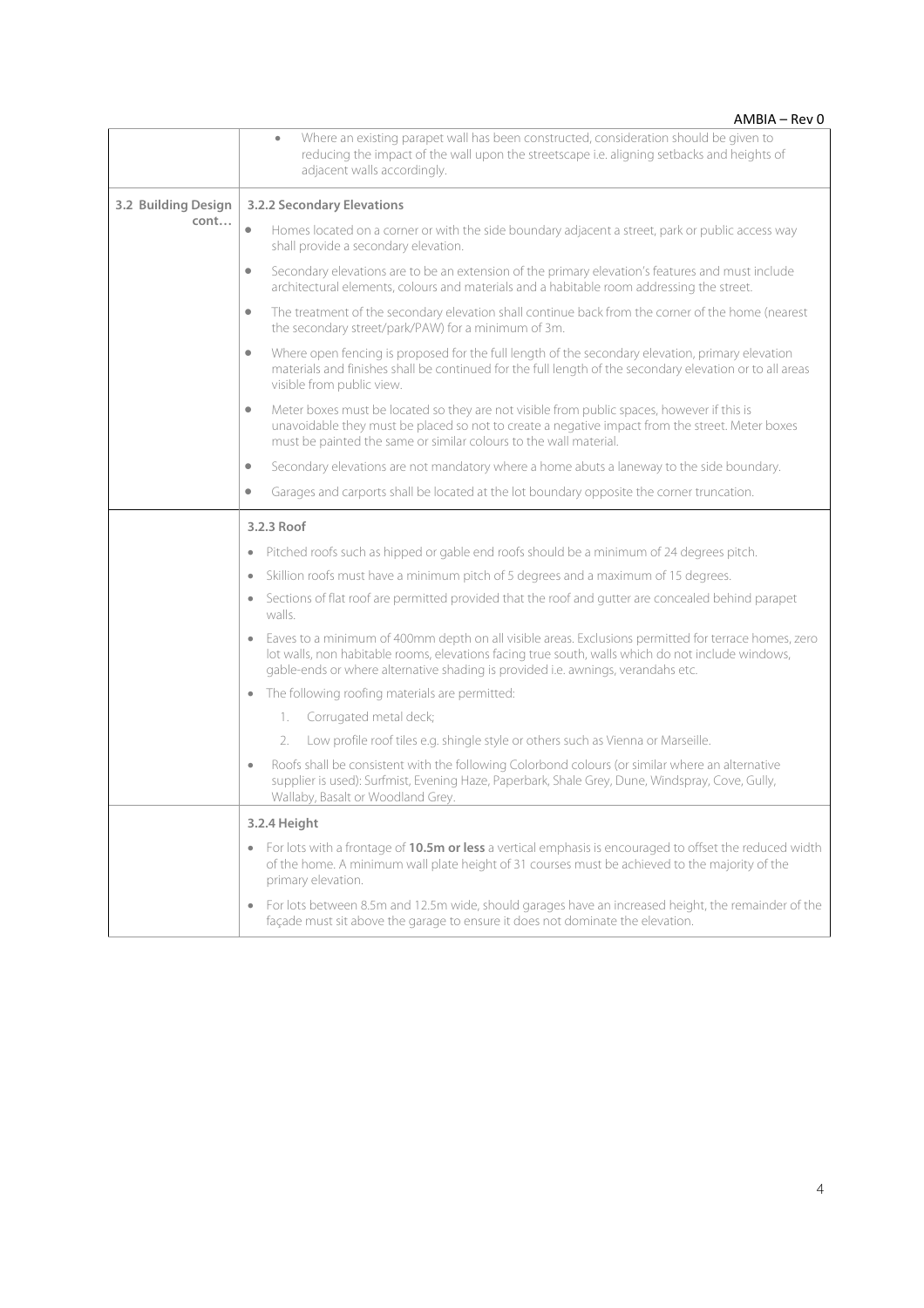# AMBIA – Rev 0

| 3.2 Building Design<br>cont | 3.2.5 Garages & Carports                                                                                                                                                                                                                                                                                                                                        |
|-----------------------------|-----------------------------------------------------------------------------------------------------------------------------------------------------------------------------------------------------------------------------------------------------------------------------------------------------------------------------------------------------------------|
|                             | • The roof and design features (including door colours) of garages and carports must be consistent with<br>the main dwelling.                                                                                                                                                                                                                                   |
|                             | Unless varied by a Local Development Plan, the size and location of garages is as follows:<br>$\bullet$                                                                                                                                                                                                                                                         |
|                             | Garages must be located for access from the rear laneway where one is provided. Note: the<br>1.<br>below requirements do not apply where a laneway is provided.                                                                                                                                                                                                 |
|                             | Garages must not be forward of the main building line.<br>2.                                                                                                                                                                                                                                                                                                    |
|                             | For narrow frontage lots between 10.1m and 12m, where garages/carports exceed 50% of the<br>3.<br>primary frontage, the following must be complied with:                                                                                                                                                                                                        |
|                             | A clear indication of the dwelling entrance.                                                                                                                                                                                                                                                                                                                    |
|                             | The dwelling entrance shall be the dominant feature of the facade, and shall include a<br>۰<br>projecting portico or verandah with a minimum depth of 1.5m.                                                                                                                                                                                                     |
|                             | Garages are to be set back at least 0.5m behind the main building line.<br>۰                                                                                                                                                                                                                                                                                    |
|                             | The primary elevation must sit higher than the garage to reduce visual dominance.<br>$\bullet$                                                                                                                                                                                                                                                                  |
|                             | For any single storey dwelling on a lot with a frontage of 10m or less where vehicle access is<br>4.<br>gained solely from the primary street, only a single width garage/carport (including tandem) is<br>permitted.                                                                                                                                           |
|                             | Double garages are permitted on lots with a frontage of 10m or less where dwellings are two<br>5.<br>storey and where major openings to habitable rooms are provided on the primary street<br>frontage.                                                                                                                                                         |
|                             | Triple garages are permitted, however may not exceed more than 50% of the lot frontage in<br>6.<br>width and must ensure that the third garage component is set back from the double garage to<br>lessen the impact from the street. (Note: the removal of retaining walls constructed by the seller<br>to accommodate a triple driveway may not be permitted.) |
|                             | For front and rear loaded homes on corner lots the crossover (garage/carport) is to be located as close<br>$\qquad \qquad \bullet$<br>to the lot boundary opposite the corner truncation as possible (subject to engineering constraints).                                                                                                                      |
|                             | For front and rear loaded homes, carports may be permitted, however shall be fitted with a remote<br>$\bullet$<br>controlled sectional door.                                                                                                                                                                                                                    |
|                             | 3.2.6 Driveways, Crossovers & Footpaths                                                                                                                                                                                                                                                                                                                         |
|                             | • Driveways and crossovers should be constructed from clay/concrete block paving, exposed aggregate<br>or liquid limestone. Plain grey or coloured concrete, gravel or asphalt is not permitted.                                                                                                                                                                |
|                             | Rear driveways are permitted to be constructed from coloured concrete in muted, earthy tones.                                                                                                                                                                                                                                                                   |
|                             | • Driveways and crossovers shall be constructed prior to occupancy and shall be coloured to<br>complement the dwelling.                                                                                                                                                                                                                                         |
|                             | Footpaths should match driveways/crossovers in material and colour or compliment the landscape<br>$\bullet$<br>design i.e. railway sleepers or recycled brick.                                                                                                                                                                                                  |
|                             | All crossovers in verges that contain trees installed or retained by LWP shall be constructed so that the<br>$\bullet$<br>trees are not damaged or removed unless approved in writing by LWP or the City of Gosnells.                                                                                                                                           |
|                             | A 90mm diameter stormwater pipe must be provided under the driveway to allow for future irrigation<br>installation by LWP.                                                                                                                                                                                                                                      |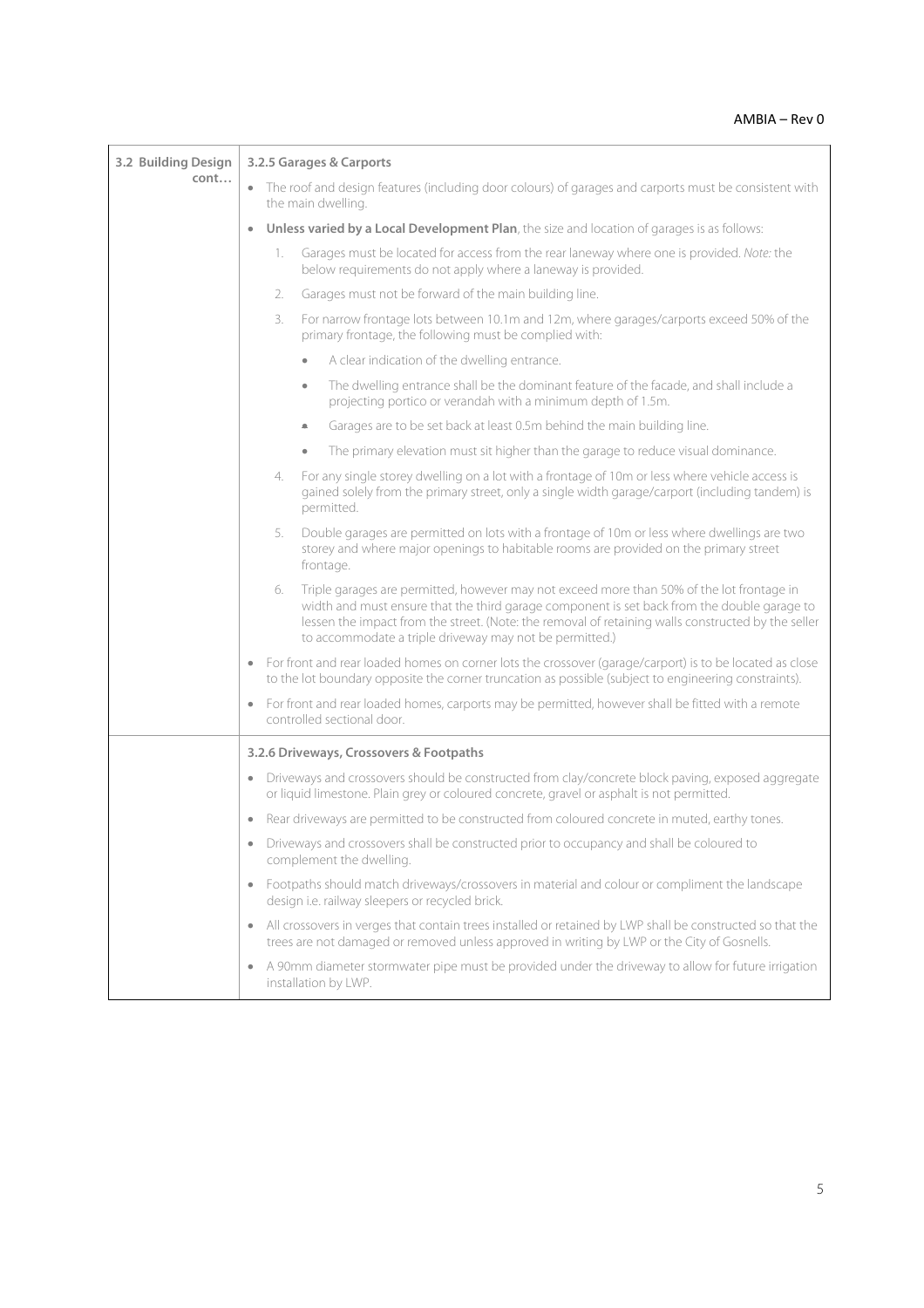| 4. Ancillary Building Works<br>These are building works generally undertaken in addition to the primary building contract by the developer and/or Buyer. All<br>ancillary works shall comply with the requirements set out below and Buyers must submit plans to LWP for approval prior to the<br>commencement of any ancillary building works. |                                                                                                                                                                                                                                                             |  |
|-------------------------------------------------------------------------------------------------------------------------------------------------------------------------------------------------------------------------------------------------------------------------------------------------------------------------------------------------|-------------------------------------------------------------------------------------------------------------------------------------------------------------------------------------------------------------------------------------------------------------|--|
| 4.1 Ancillary Works                                                                                                                                                                                                                                                                                                                             | 4.1.1 Developer Works                                                                                                                                                                                                                                       |  |
|                                                                                                                                                                                                                                                                                                                                                 | Existing site levels shall not be altered by more than 200mm. Any retaining walls required as a result of<br>building will not be the responsibility of LWP. Retaining walls visible from the street shall match the<br>Estate materials.                   |  |
|                                                                                                                                                                                                                                                                                                                                                 | Where a fence, entry statement or retaining wall has been constructed by LWP it must not be<br>removed, altered or the structural integrity be compromised in any way and must be maintained to<br>the standard by which it was constructed.                |  |
|                                                                                                                                                                                                                                                                                                                                                 | 4.1.2 Side and Rear Fencing                                                                                                                                                                                                                                 |  |
|                                                                                                                                                                                                                                                                                                                                                 | Side and rear fencing as prescribed by the Seller will be installed by LWP to a maximum height of<br>$\bullet$<br>1.8m.                                                                                                                                     |  |
|                                                                                                                                                                                                                                                                                                                                                 | Side dividing fencing will extend up to 1m behind the main building line.                                                                                                                                                                                   |  |
|                                                                                                                                                                                                                                                                                                                                                 | Secondary street fencing as prescribed by the Seller will be installed to a maximum height of 1.8m.<br>$\bullet$<br>Secondary street fencing will be located up to the extent of the secondary elevation (i.e. at least 3m<br>from the corner of the home). |  |
|                                                                                                                                                                                                                                                                                                                                                 | Rear fencing for lots on laneways as prescribed by the Seller will have a maximum height of 1.8m.                                                                                                                                                           |  |
|                                                                                                                                                                                                                                                                                                                                                 | The Buyer will be responsible for installing any return panels or gates which are to be complete prior<br>$\bullet$<br>to the installation of the front yard landscape package and must complement the dwelling or Estate<br>materials.                     |  |
|                                                                                                                                                                                                                                                                                                                                                 | Please contact LWP 6 weeks prior to the completion of your home to arrange an installation<br>date for the side and rear fencing.                                                                                                                           |  |
|                                                                                                                                                                                                                                                                                                                                                 | 4.1.3 Front Fencing                                                                                                                                                                                                                                         |  |
|                                                                                                                                                                                                                                                                                                                                                 | Front fencing is generally not encouraged, however if a front fence is installed, the following<br>$\bullet$<br>conditions apply:                                                                                                                           |  |
|                                                                                                                                                                                                                                                                                                                                                 | Front fencing within the primary street set back must be visually permeable above 900mm to a<br>1.<br>maximum height of 1.2m.                                                                                                                               |  |
|                                                                                                                                                                                                                                                                                                                                                 | Materials and colours must be consistent or complementary with the primary street elevation<br>2.<br>colours and finishes.                                                                                                                                  |  |
|                                                                                                                                                                                                                                                                                                                                                 | 4.1.4 Letterboxes                                                                                                                                                                                                                                           |  |
|                                                                                                                                                                                                                                                                                                                                                 | Where letterboxes are provided by LWP they must not be removed or altered in anyway.<br>$\bullet$                                                                                                                                                           |  |
|                                                                                                                                                                                                                                                                                                                                                 | Freestanding letterboxes constructed at the front of homes shall be consistent with the materials and<br>colours of the primary elevation.                                                                                                                  |  |
|                                                                                                                                                                                                                                                                                                                                                 | 4.1.5 Telecommunication and Entertainment Services                                                                                                                                                                                                          |  |
|                                                                                                                                                                                                                                                                                                                                                 | LWP has provided access to the National Broadband Network. Refer to your contract for specifications<br>$\bullet$<br>required by your builder.                                                                                                              |  |
|                                                                                                                                                                                                                                                                                                                                                 | Where required, TV antennas should be located within the roof space or positioned so they are away<br>from public view. Satellite dishes must be approved first in writing from LWP.                                                                        |  |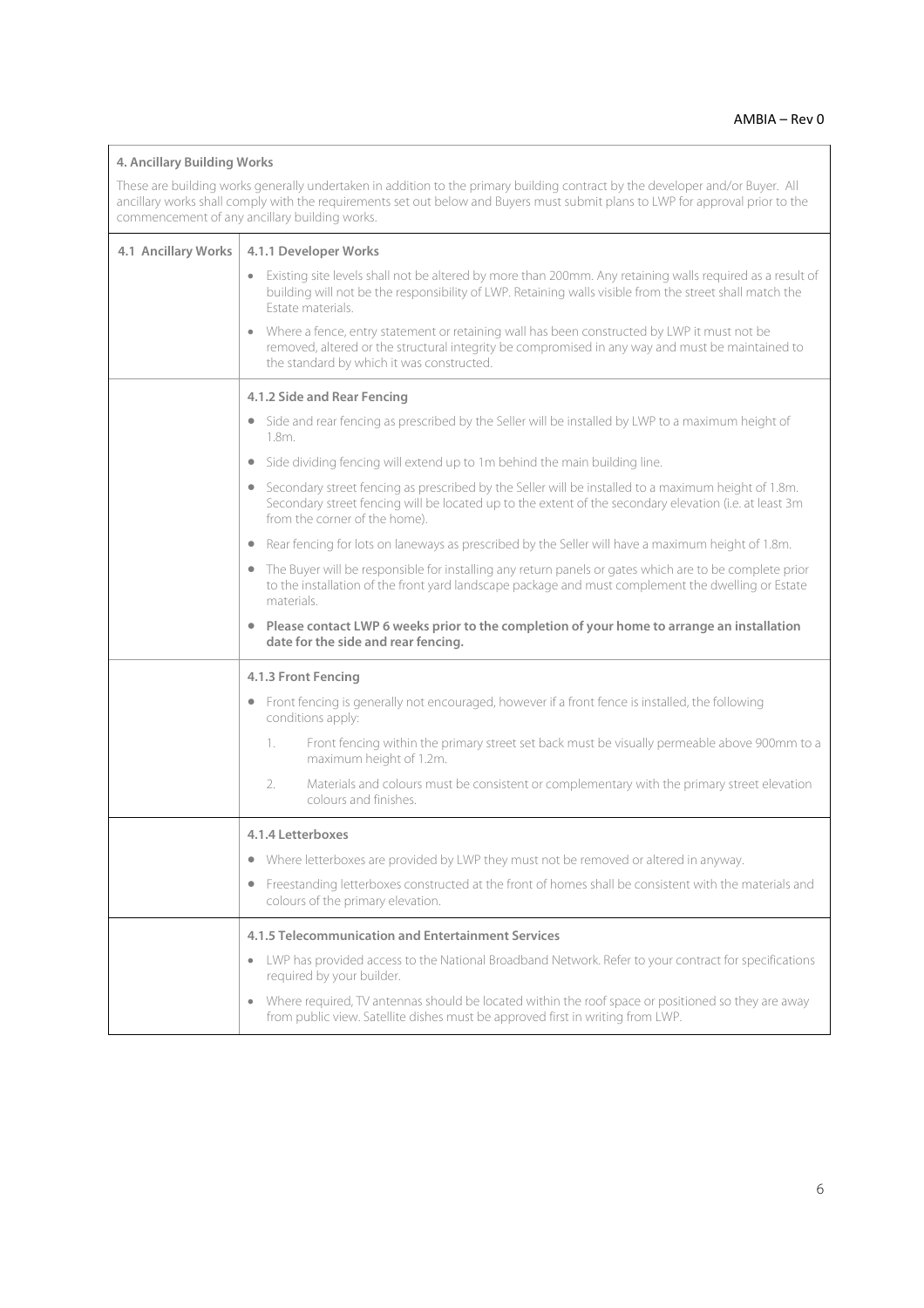$\overline{\phantom{0}}$ 

| 4.1.6 Plant and Equipment                                                                                                                                                                                                                                                                                                                                                                                                                                                                                 |
|-----------------------------------------------------------------------------------------------------------------------------------------------------------------------------------------------------------------------------------------------------------------------------------------------------------------------------------------------------------------------------------------------------------------------------------------------------------------------------------------------------------|
| All service elements such as hot water units (including solar), rain water tanks, clothes drying areas and<br>downpipes should be hidden from public view. It is recommended that roof mounted items such as<br>air conditioners are placed as far away as possible from the street front.                                                                                                                                                                                                                |
| Where downpipes are unavoidably positioned on the front elevation, these shall be concealed,<br>painted to match the wall colour or treated as an architectural element e.g. with rain heads.                                                                                                                                                                                                                                                                                                             |
| Solar panel collectors are the exception to this standard and should be located to maximize their<br>effectiveness.                                                                                                                                                                                                                                                                                                                                                                                       |
| Air conditioning units must match the colour of the roof.<br>$\bullet$                                                                                                                                                                                                                                                                                                                                                                                                                                    |
| Meter boxes must match the wall colour<br>$\bullet$                                                                                                                                                                                                                                                                                                                                                                                                                                                       |
| The installation of security shutters is discouraged as they can create a negative visual aesthetic to the<br>streetscape. To reduce impact on the streetscape, alternatives such as security mesh or protective film<br>to glazing should be considered.                                                                                                                                                                                                                                                 |
| 4.1.7 Outbuildings                                                                                                                                                                                                                                                                                                                                                                                                                                                                                        |
| All outbuildings shall be constructed behind the front or secondary elevation building line.<br>$\bullet$                                                                                                                                                                                                                                                                                                                                                                                                 |
| For lots under 1.000m <sup>2</sup> :<br>$\bullet$                                                                                                                                                                                                                                                                                                                                                                                                                                                         |
| Outbuildings less than 24m <sup>2</sup> shall be in materials and colours compatible with the main dwelling.<br>1.                                                                                                                                                                                                                                                                                                                                                                                        |
| Outbuildings greater than 24m <sup>2</sup> shall be constructed of the same materials, colours and finishes<br>2.<br>of the main dwelling.                                                                                                                                                                                                                                                                                                                                                                |
| For lots over 1,000m <sup>2</sup> :                                                                                                                                                                                                                                                                                                                                                                                                                                                                       |
| Outbuildings less than 36m <sup>2</sup> shall be in materials and colours compatible with the main dwelling.<br>1.                                                                                                                                                                                                                                                                                                                                                                                        |
| Outbuildings greater than 36m <sup>2</sup> shall be constructed of the same materials, colours and finishes<br>2.<br>of the main dwelling.                                                                                                                                                                                                                                                                                                                                                                |
| 4.1.8 Landscaping                                                                                                                                                                                                                                                                                                                                                                                                                                                                                         |
| Unless otherwise stipulated in the Contract of Sale, all homes approved by LWP and built in accordance<br>with the approved plans, will receive front yard landscaping and irrigation installation at the cost of LWP.<br>Your front garden will be designed in consultation with a landscape architect who specializes in current<br>landscape trends and low water usage Western Australian Plants. Please contact LWP 6 weeks prior to<br>the completion of your home to arrange an installation date. |
| Landscaping will only be installed once:                                                                                                                                                                                                                                                                                                                                                                                                                                                                  |
| Side fencing panels and/or side gates are installed by the owner;<br>$\bullet$                                                                                                                                                                                                                                                                                                                                                                                                                            |
| The driveway, crossover and any paths are completed;<br>$\bullet$                                                                                                                                                                                                                                                                                                                                                                                                                                         |
| All excess soil & debris is removed from the site and the lot is restored to the as constructed<br>$\bullet$<br>level prior to building commencement;                                                                                                                                                                                                                                                                                                                                                     |
| All retaining walls and hardstands are completed by the owner.                                                                                                                                                                                                                                                                                                                                                                                                                                            |
| Please refer to the Ambia Front Landscape Package Brochure for design styles and further information.                                                                                                                                                                                                                                                                                                                                                                                                     |